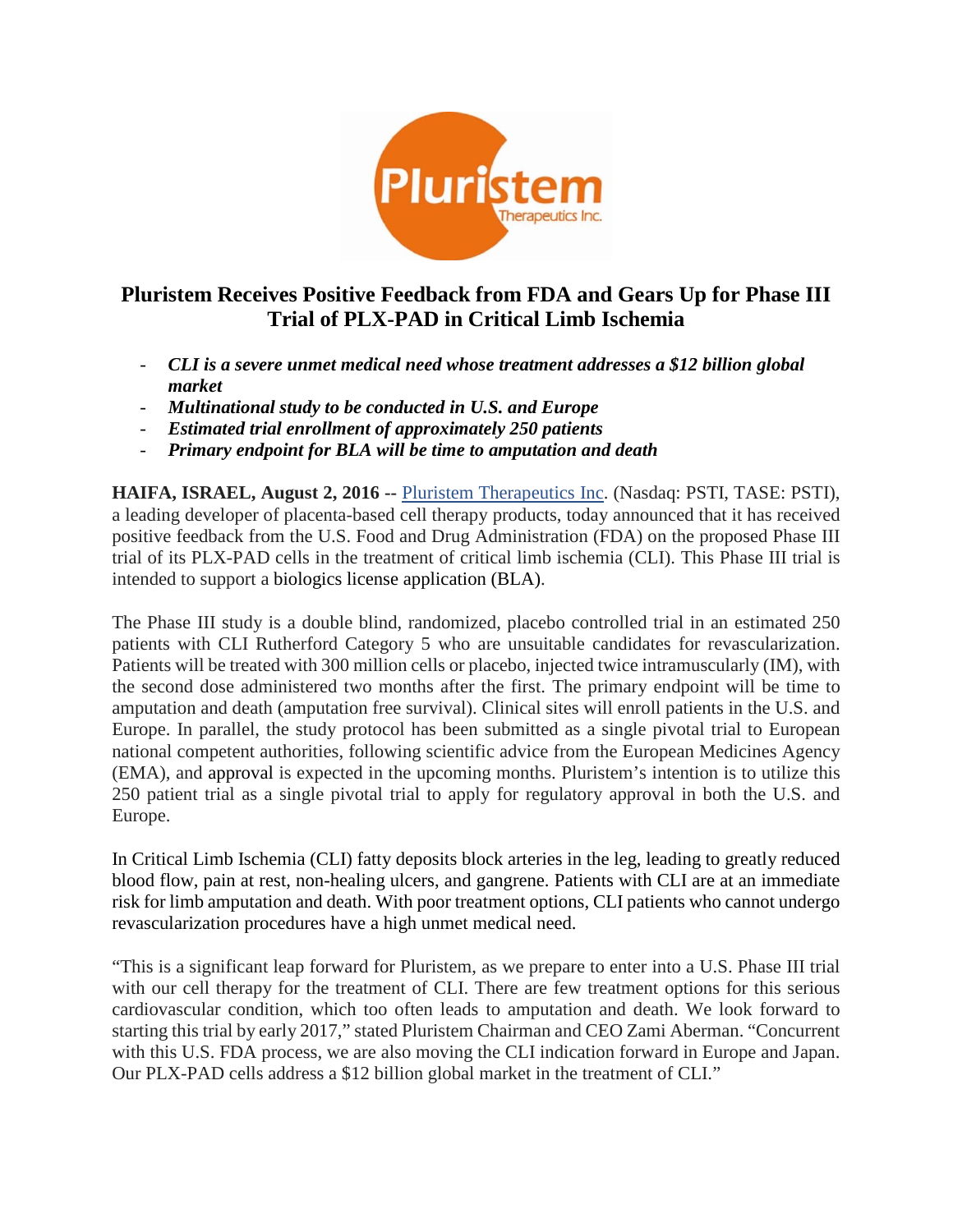As part of its global strategy, Pluristem intends to conduct a pivotal trial Japan in addition to the pivotal trial planned in the U.S. and Europe. Pluristem reached an agreement with Japan's Pharmaceuticals and Medical Devices Agency (PMDA) on the protocol of a pivotal trial in 75 patients for PLX-PAD in CLI via Japan's accelerated regulatory pathway for regenerative medicine. Pluristem's strategic decision is to partner with a Japanese partner to conduct this study. In May 2015, the EMA's Adaptive Pathways Pilot Project selected the PLX-PAD program for the accelerated pathway, which may lead to conditional marketing approval following a single successful pivotal study.

### **Previous studies of PLX-PAD in peripheral artery disease**

The design of the Phase III study protocol is based on two successful Phase I trials in CLI. Patients in the Phase I studies were Rutherford categories 4 and 5, and not suitable candidates for leg revascularization. Data from the two Phase I studies showed a favorable safety profile and promising data on amputation free survival one year post-treatment, improved tissue perfusion, and a reduction of ischemic pain at rest. An ongoing Phase II trial in intermittent claudication is expected to complete enrollment of its target of 170 patients by the end of 2016. Intermittent claudication is an earlier stage of peripheral artery disease that can precede CLI.

### **About Critical Limb Ischemia**

In Critical Limb Ischemia (CLI), fatty deposits block arteries in the leg, leading to greatly reduced blood flow. This causes leg pain at rest, non-healing ulcers and gangrene. Patients with CLI are at high risk for limb amputation and death within a year of diagnosis. While some conservative treatments exist to relieve pain and provide local ulcer care, most patients will ultimately need a revascularization procedure. Many, however, are not suitable candidates for revascularization, and have high rates of major amputations (up to 40% at 6 months from diagnosis in patients with Rutherford category 4 or 5).

## **About Pluristem Therapeutics**

Pluristem Therapeutics Inc. is a leading developer of placenta-based cell therapy products. The Company has reported robust clinical trial data in multiple indications for its patented PLX (PLacental eXpanded) cells. The cells release a range of therapeutic proteins in response to inflammation, ischemia, hematological disorders, and radiation damage. PLX cell products are grown using the Company's proprietary three-dimensional expansion technology. They are offthe-shelf, requiring no tissue matching prior to administration.

Pluristem has a strong intellectual property position; Company-owned and operated, GMPcertified manufacturing and research facilities; strategic relationships with major research institutions; and a seasoned management team.

#### **Safe Harbor Statement**

This press release contains forward-looking statements within the meaning of the "safe harbor" provisions of the Private Securities Litigation Reform Act of 1995 and federal securities laws. For